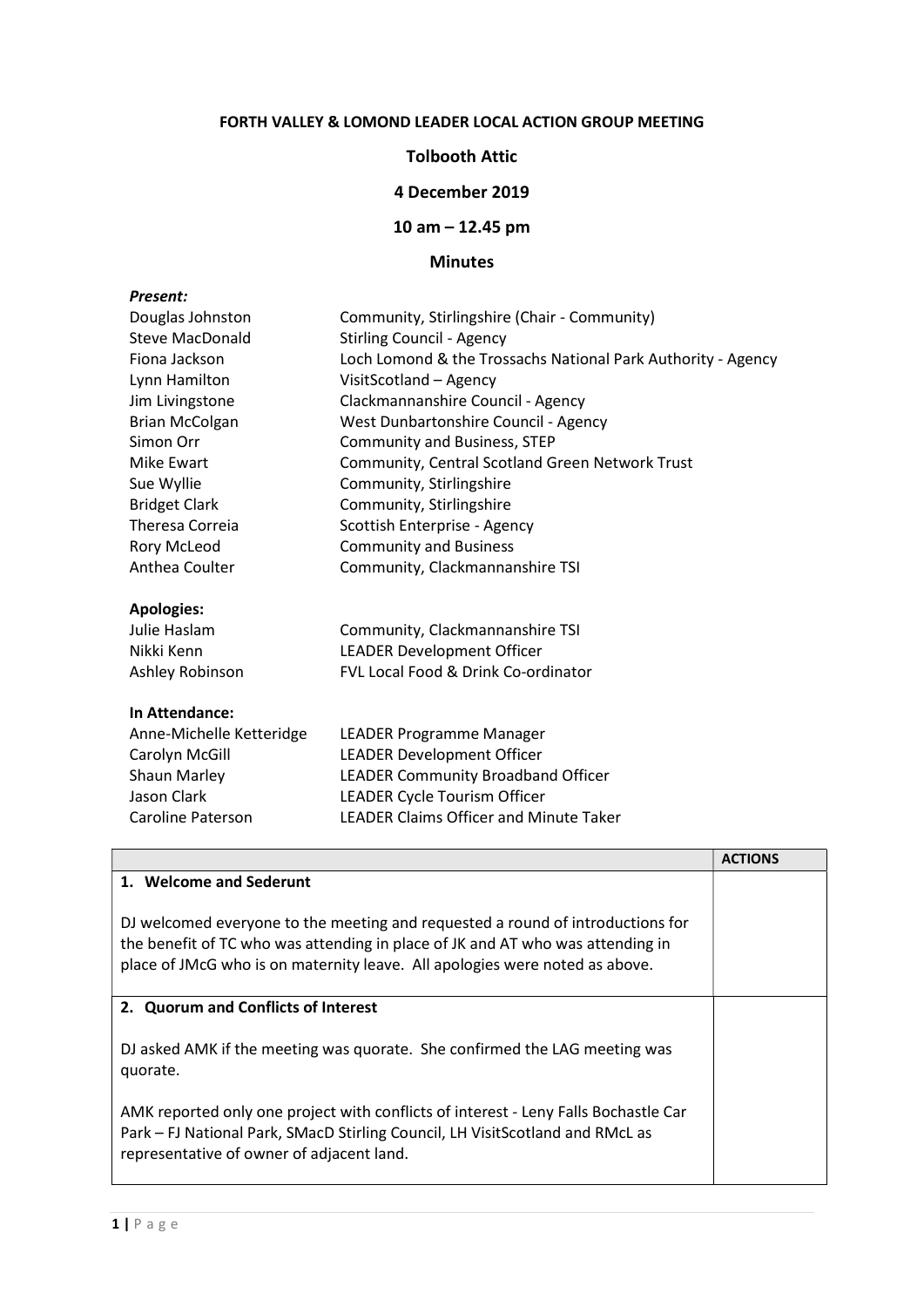| 3. Minutes of Last Meeting and Matters Arising                                                                                                                                                                                                                                                                                                                                                                                                            |                                         |
|-----------------------------------------------------------------------------------------------------------------------------------------------------------------------------------------------------------------------------------------------------------------------------------------------------------------------------------------------------------------------------------------------------------------------------------------------------------|-----------------------------------------|
| DJ asked if anyone had any comments in relation to the accuracy of the Minutes of<br>the meeting in 9 October 2019. SW noted that JC had been missed from the list of<br>attendees of the previous minute.                                                                                                                                                                                                                                                |                                         |
| Minutes were proposed by LH and seconded by JL.                                                                                                                                                                                                                                                                                                                                                                                                           |                                         |
| In response to Matters Arising, AMK advised that Strathblane Community Council<br>Cycle Path project were happy to carry out an updated wildlife survey at their own<br>cost to allow project to progress.                                                                                                                                                                                                                                                |                                         |
| AMK noted that Community Broadband and Foraging Fortnight projects were both<br>successful in receiving funds from the central pot of underspent funds from<br>elsewhere - projects were previously approved by LAG by written procedure.                                                                                                                                                                                                                 |                                         |
| 4. Recap of LAG Timelines, Funds Available and Maximising Allocations                                                                                                                                                                                                                                                                                                                                                                                     |                                         |
| AMK ran through the LAG timelines -                                                                                                                                                                                                                                                                                                                                                                                                                       |                                         |
| 31 December 2019 last commitments to be made (projects with outstanding<br>conditions will lose funding)<br>31 October 2020 - last date projects can spend money<br>31 December 2020 - last date LAG can pay projects<br>31 March 2021 - last date LAG can submit claims to Scottish Government.                                                                                                                                                          |                                         |
| AMK noted two glamping projects at risk of losing funding due to still waiting on<br>planning permission. Gartness Glamping was rejected by National Park planning<br>department, they have appealed the decision but may not get an answer in time.<br>They changed location to apply to Stirling Council planning but still awaiting a<br>decision. Still no timescale on Old Manse Glamping who submitted their planning<br>application in August.     |                                         |
| AMK advised last date to reallocate underspends is 31 December 2019. Discussion<br>at the most recent Strategic Group concluded that that it would be prudent to over<br>commit. AMK flagged up that if today's projects were approved there would be an<br>overcommitment which Stirling Council would need to agree to underwrite, even<br>though it was highly likely other projects would underspend to absorb that<br>overcommitment.                |                                         |
| The Strategic Group had recommended putting in place a mechanism for delegated<br>authority for allocating additional funds to existing projects that show a need for<br>additional funds from the declared underspends of other projects - with the<br>purpose of maximising use of funds to the area. Members agreed delegation to<br>Chair(s) and Programme Manager for project re-allocation before the last date by<br>which funds can be committed. | Delegated<br>Authority<br><b>Agreed</b> |
| 5. Projects for Assessment                                                                                                                                                                                                                                                                                                                                                                                                                                |                                         |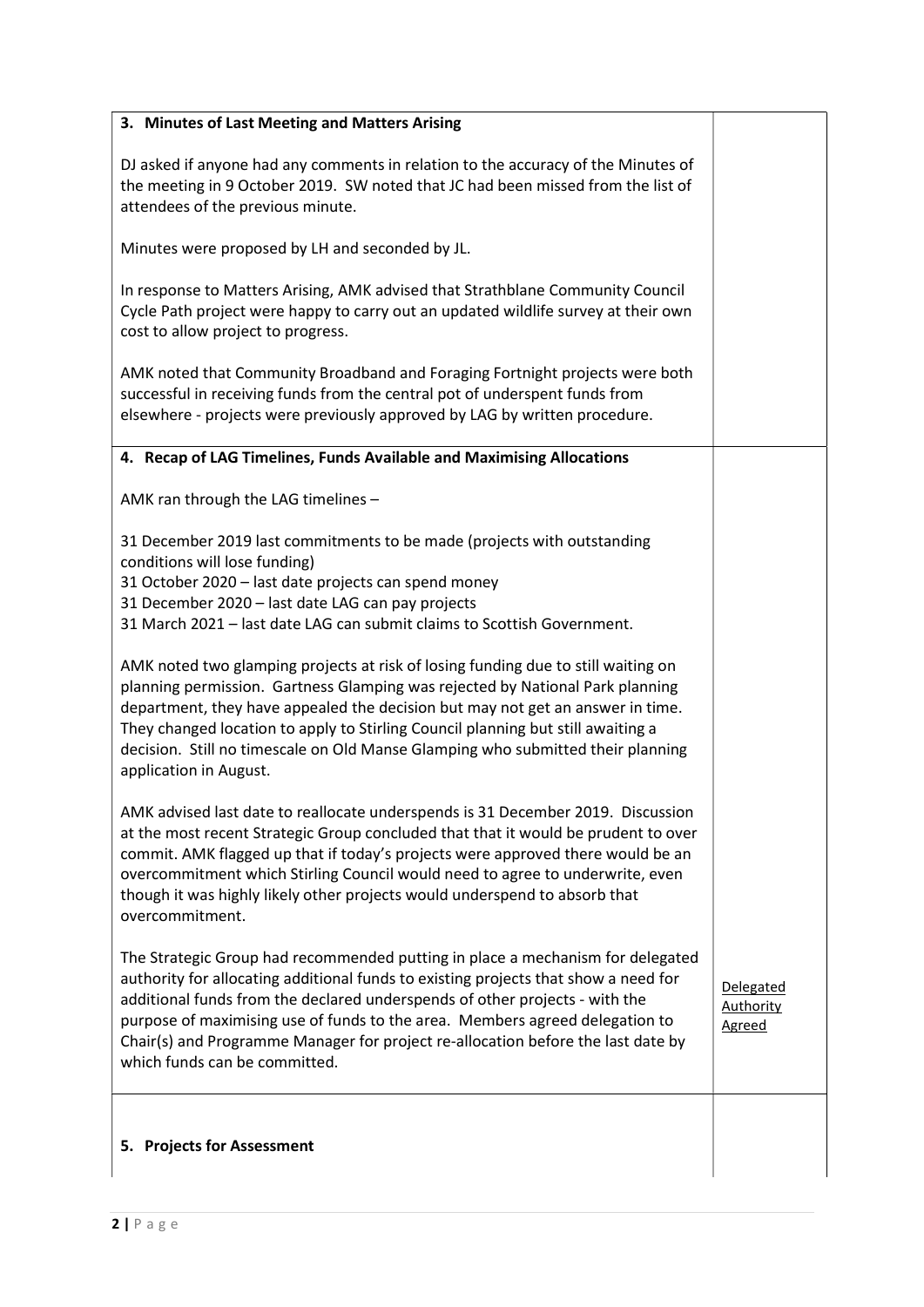#### 5.1 Kilmaronock Old Kirk

|            | FORTH<br><b>VALLEY &amp;</b><br><b>LOMOND</b><br><b>FADER</b> |
|------------|---------------------------------------------------------------|
| Applicant: |                                                               |

**Kilmaronock Old Kirk Trust** 

Start Date: April 2020 Finish Date: September 2020

**Planning Permission:** 

On-going discussion with planning Authorities - formal applications pending transfer of asset from Church of Scotland to Trust - Feb/ March 2020

| <b>Total Project Cost:</b>     | £111,748 |
|--------------------------------|----------|
| <b>Eligible Project Costs:</b> | £111,748 |
| <b>Total LEADER requested:</b> | £56.748  |
| Intervention rate:<br>%        |          |

**Funding Request** 

#### **Match funding:**

• Fraser Foundation £55,000 - Confirmed • (Land Fund confirmed for 90% towards purchasel

CMcG presented this project to the LAG advising that we have already funded the feasibility study and business plan. Scores averaged at 5.58 and decisions 4 standard conditions, 3 specific conditions and 3 rejected. Specific condition being confirmation of transfer of ownership and clarification over whether planning permission and building warrants were required.

DJ thanked CMcG and requested questions and comments from LAG members. LAG members who rejected project felt it was too reliant on volunteers and questioned if there was a demand for it. Others thought making a building wind and water tight in the hope of more could be done in the future seemed unambitious and disconnected from other heritage and cultural activity or facilities in the area. The decision not to include a café made the whole proposal less likely to be viable on an ongoing basis. It was noted that there was a risk that the sale and permission would not happen within the LEADER timescale given the delays experienced by other projects. It was also noted that as it's no longer a church it's not eligible for the planning and building Ecclesiastical Exemption. Questions were also asked about equalities and accessibility as there didn't seem to be any evidence of making the facility accessible and inclusive for all.

LAG members voted to reject project on the basis that there were too many unanswered questions and there would not be enough time to complete a more comprehensive proposal that would meet the LEADER timescales.

**Project** Rejected

#### 5.2 Arcadia Sculpture Park, Drymen



Applicant: Rob & Susan Mulholland [R Mulholland Ltd.]

Start Date: Dec 2019 Finish Date: 30th April 2020

**Planning Permission:** 

**Approved 27/11/19** 

#### **Funding Request**

| <b>Total Project Cost:</b>                           | £50,873 |
|------------------------------------------------------|---------|
| <b>Eligible Project Costs:</b>                       | £50,873 |
| <b>Total LEADER requested:</b>                       | £25,000 |
| Intervention rate:                                   | 49.14%  |
| Match funding:<br>Business Savings A/C - £ 25,843.00 |         |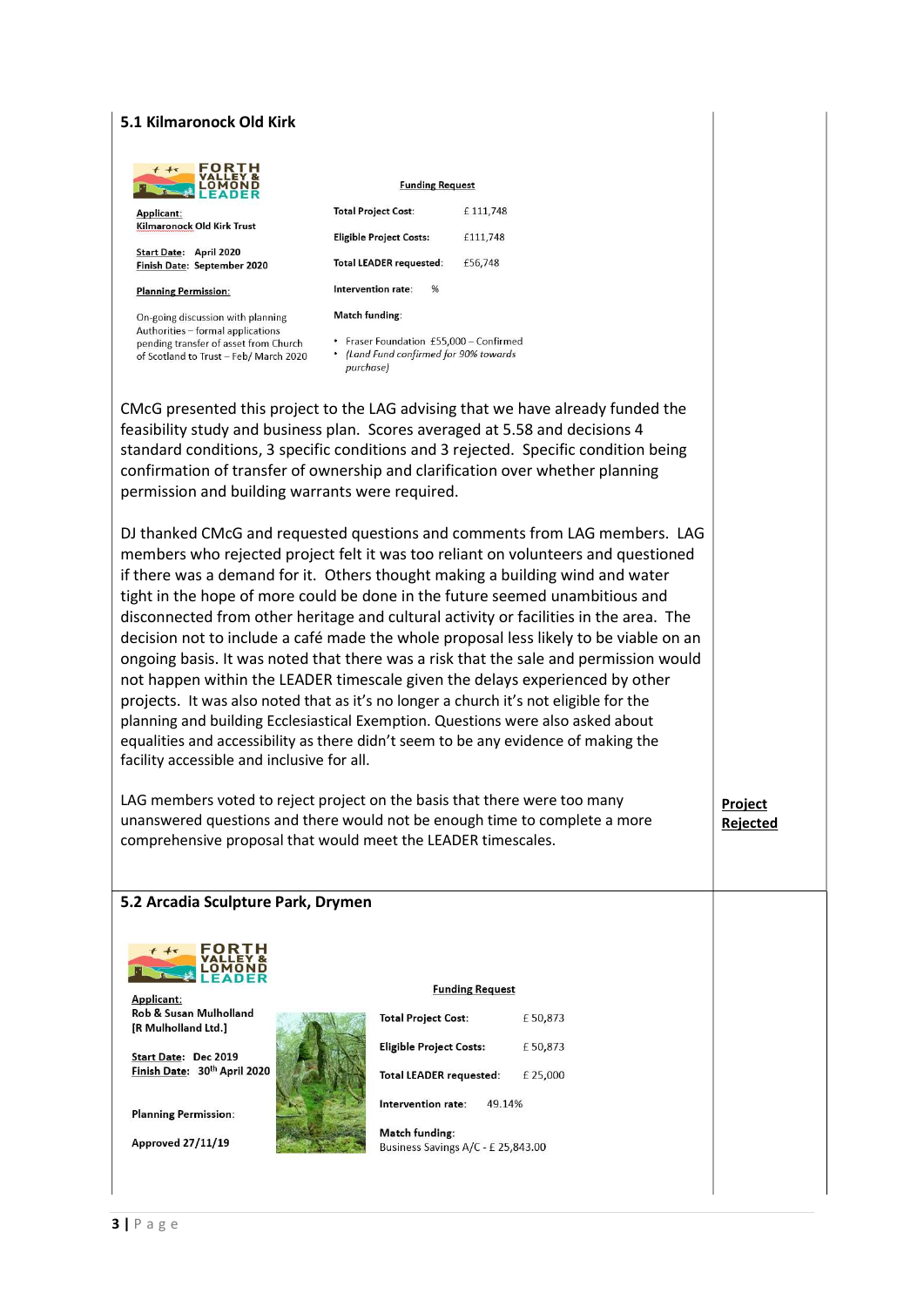CMcG presented project to LAG advising that match funding and planning are already in place. She noted that disabled access pods will be in the next phase – current phase not accessible due to location. She added that applicant is keen to make the site as inclusive as possible.

CMcG noted project scored well with average scores of 6.67 and 7 approved standard conditions and 3 with specific conditions.

DJ thanked CMcG and asked LAG for comments. LAG members thought the proposal very innovative and would be an attractor to the area as the applicant is well known for the quality of his sculpting work. A LAG member queried the removal of the man in the water sculpture at Loch Earn. CMcG advised that it wasn't the applicant that removed the sculpture. It was the hotel owner sold the hotel and took the sculpture with him. She advised that applicant is looking to reinstall it for the community. LAG member queried free bike hire with regards to insurance – would need to be a more formal. Another LAG member thought it the overnight charge would be too high for those walking the West Highland Way, although noted that that would not be the main market for the accommodation. LAG asked about the design and CMcG explained that applicant has had to change the design substantially to obtain planning permission and had worked very closely with the planners at the National Park.

LAG unanimously voted to approval project with condition to have at least one day per year open to the public at no charge.

Approved subject to opening at least one day per year to public free of charge

### 5.3 Leny Falls Bochastle Car Park

#### SMacD, LH, FJ & RMcL left the room

This is a resubmitted application following a requirement to change the original project approved by the LAG as the applicant had been told they would not get planning permission to put a crossing across the main road. A subsequent issue was an expected delay in putting out the contract of works to tender which would put the original project out of the timescale of LEADER. For this reason, the applicant has procured the car park works separately in the hope that the LAG might allow them to continue with the same contribution to the overall project, but only use it towards the new car park at Bochastle.

AMK presented project to the LAG acknowledging that Bochastle car park was second choice, but has other benefits as it also gives access to Ben Ledi, but its on the same side of the road so removes the a need for a crossing.

LAG members noted that it is a well used car park and extra spaces would be good for the area, and it will become a heritage location in itself, although there was some discussion over whether spending £100k on a car park is good value for money. There were also some concerns over the management of the project, given all the delays and changes to date. Overall, it was agreed that the car park is the catalyst for making the rest of the project happen, and that a lot of the problems so far were symptoms of how the HLF funding worked as it encourages communities to go ahead with projects before a lot of the detail is yet known. It was noted, and welcomed, that the applicant intends to continue with the walkway and bridge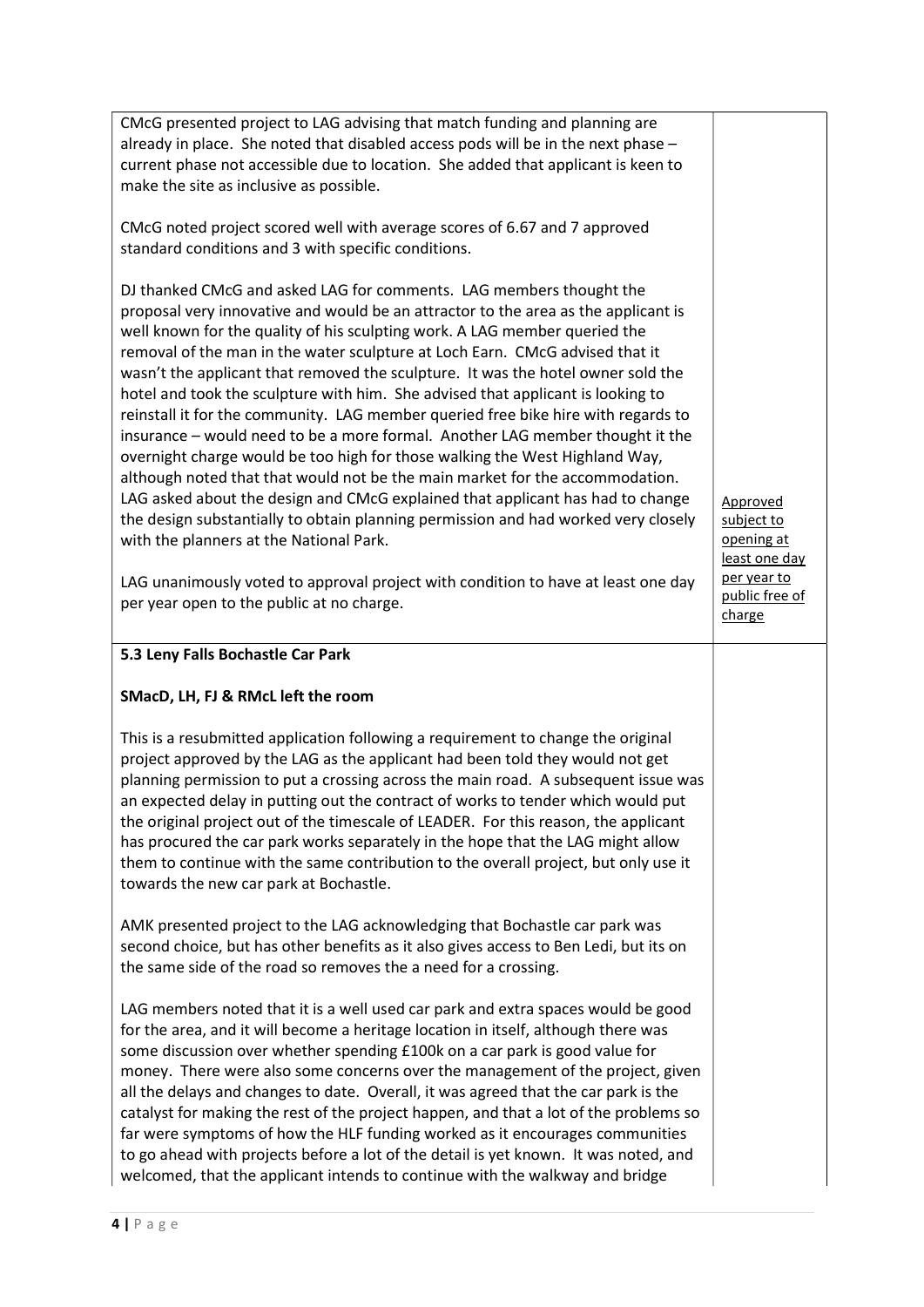| which was reassuring. AMK was asked what would happen to the funding already<br>ring-fenced for the project if this change wasn't approved. She advised that as<br>there were no other projects at a stage to use the funding it is likely the funds<br>would be lost from the area.<br>After further discussion, the LAG voted to approve project with condition that<br>applicant provide detail on how project will be managed and a reporting structure.<br>SMacD, LH, FJ & RMcL returned.                                                                                                                                                                                                                                                                                                                                                                                                                    | Project<br><u>approved</u><br>subject<br>to<br>detail<br>being<br>provided<br>on<br>how delivery of<br>project will be<br>managed and a<br>reporting<br>structure to be |
|-------------------------------------------------------------------------------------------------------------------------------------------------------------------------------------------------------------------------------------------------------------------------------------------------------------------------------------------------------------------------------------------------------------------------------------------------------------------------------------------------------------------------------------------------------------------------------------------------------------------------------------------------------------------------------------------------------------------------------------------------------------------------------------------------------------------------------------------------------------------------------------------------------------------|-------------------------------------------------------------------------------------------------------------------------------------------------------------------------|
| 6. Projects Requesting Changes                                                                                                                                                                                                                                                                                                                                                                                                                                                                                                                                                                                                                                                                                                                                                                                                                                                                                    | provided.                                                                                                                                                               |
| There are none.                                                                                                                                                                                                                                                                                                                                                                                                                                                                                                                                                                                                                                                                                                                                                                                                                                                                                                   |                                                                                                                                                                         |
| 7. Update from LAG Strategic Projects                                                                                                                                                                                                                                                                                                                                                                                                                                                                                                                                                                                                                                                                                                                                                                                                                                                                             |                                                                                                                                                                         |
| 7.1 LEADER Legacy Project                                                                                                                                                                                                                                                                                                                                                                                                                                                                                                                                                                                                                                                                                                                                                                                                                                                                                         |                                                                                                                                                                         |
| AMK advised Nikki Soutar Associates have been appointed to work on the<br>celebration brochure, website and consultation events, which will be held in 2020.<br>She added Paul Saunders is working on inspirational video footage based on<br>interviews with LEADER projects which will be used for the consultations events and<br>was able to show the LAG some first clips of the interviews filmed so far.<br>The steering group had come up with 5 themes for the video, all based on UN<br>sustainable development goals and issues most relevant to our area. Each<br>interviewee is being asked how their project has reflected the theme in some way.                                                                                                                                                                                                                                                   |                                                                                                                                                                         |
| RMcL is going to introduce the video and DJ will wrap up with next steps.                                                                                                                                                                                                                                                                                                                                                                                                                                                                                                                                                                                                                                                                                                                                                                                                                                         |                                                                                                                                                                         |
| 7.2 Community Broadband & Smart Villages                                                                                                                                                                                                                                                                                                                                                                                                                                                                                                                                                                                                                                                                                                                                                                                                                                                                          |                                                                                                                                                                         |
| SM reported transnational Smart Villages event took place on 20 and 21 November<br>and went very well. 74 people attended event from 9 countries, Scottish Rural<br>Network, Scottish Rural College, Welsh Government, Scottish Government and<br>community members. As well as conference, attendees enjoyed a social evening<br>and study visits. SM noted that event generated £25k for the local area.<br>SM thanked AMK, CMcG and CP for their help with the event.<br>LAG member queried if event was publicised. SM replied that the event was mainly<br>for the partner areas from the different countries, but he had widened the invites<br>to anyone on his broadband forum list. He also advised that a press release will be<br>going out soon. Another LAG member asked if anyone from Clackmannanshire was<br>invited. SM advised Clackmannan Development Trust were invited but didn't<br>attend. |                                                                                                                                                                         |
| 7.3 Cycle Tourism                                                                                                                                                                                                                                                                                                                                                                                                                                                                                                                                                                                                                                                                                                                                                                                                                                                                                                 |                                                                                                                                                                         |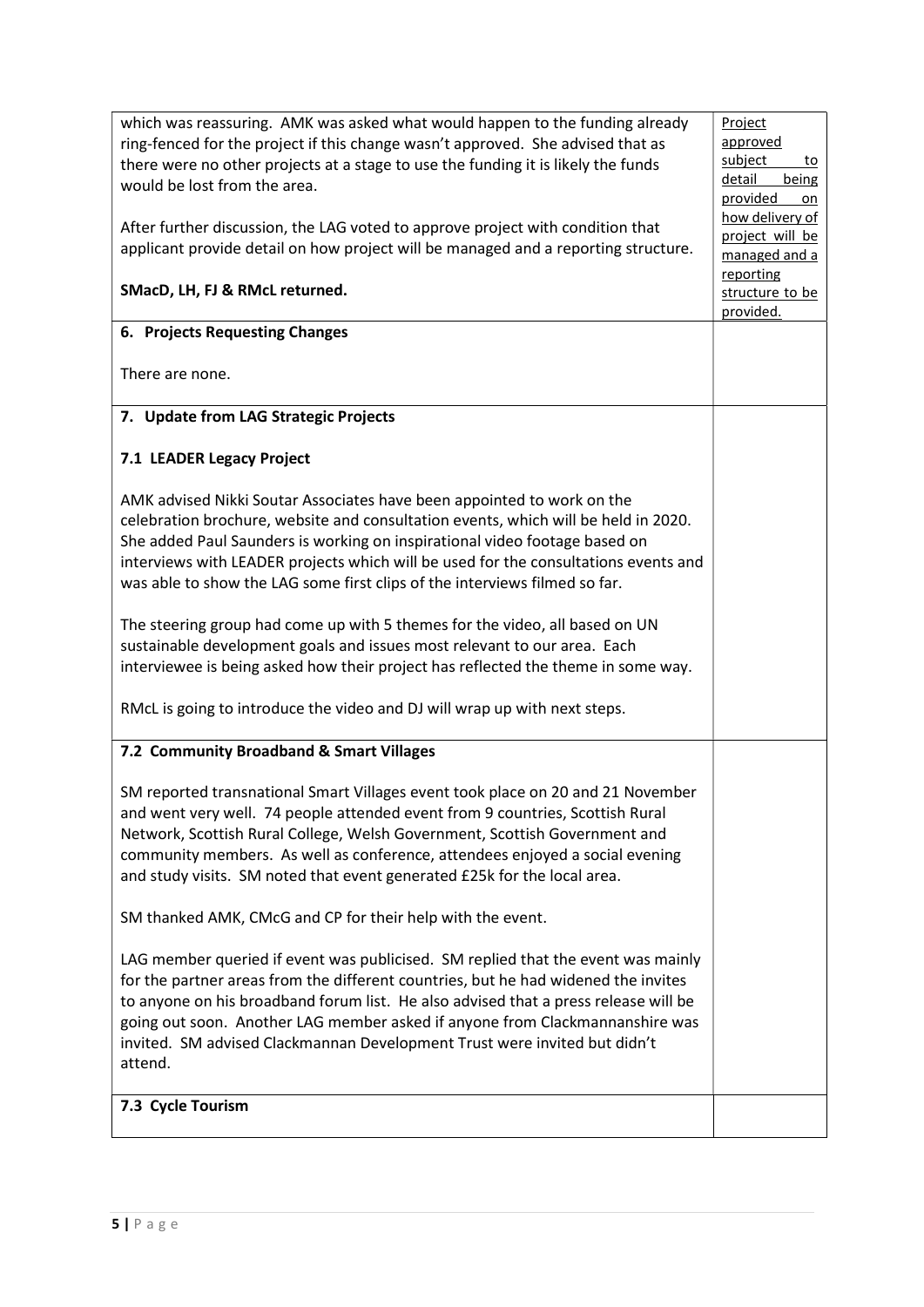| JC updated the LAG on his current projects i.e. Producing NCN7 content for new                                                                                                                                                                                                                                                                                                                                                                                                                                                                                                                                                                      |  |
|-----------------------------------------------------------------------------------------------------------------------------------------------------------------------------------------------------------------------------------------------------------------------------------------------------------------------------------------------------------------------------------------------------------------------------------------------------------------------------------------------------------------------------------------------------------------------------------------------------------------------------------------------------|--|
| VisitScotland/Sustrans website, day trip A3 tear off PDFs, business engagement on                                                                                                                                                                                                                                                                                                                                                                                                                                                                                                                                                                   |  |
| NCR7, planning for learning journey Eurobike and Aberfoyle Developments.                                                                                                                                                                                                                                                                                                                                                                                                                                                                                                                                                                            |  |
| JC thanked BC for her help with riding routes, writing and providing pictures.                                                                                                                                                                                                                                                                                                                                                                                                                                                                                                                                                                      |  |
| Dukes Weekender will take place the weekend of 12/13 September 2020. Currently<br>in the process of setting up as a social enterprise.                                                                                                                                                                                                                                                                                                                                                                                                                                                                                                              |  |
| 7.4 FVL Food Festival                                                                                                                                                                                                                                                                                                                                                                                                                                                                                                                                                                                                                               |  |
|                                                                                                                                                                                                                                                                                                                                                                                                                                                                                                                                                                                                                                                     |  |
| AMK reported AR not in attendance today but has provided an update:                                                                                                                                                                                                                                                                                                                                                                                                                                                                                                                                                                                 |  |
| Forth Valley Food Festival - over 15,000 visitors during festival (majority at Arnprior<br>Pumpkins, seasonal products saw a 20% increase, Stirling Neighbourfood saw an<br>increase of 30% from new customers during festival, 39 businesses supported.<br>Festival had great coverage thanks to campaign by Stirling PR.                                                                                                                                                                                                                                                                                                                          |  |
| Local food network held on 12 November 2019 with over 20 people attending,<br>including livestock farmers, growers, cades, restaurants, brewery, diary, etc.                                                                                                                                                                                                                                                                                                                                                                                                                                                                                        |  |
| Sustainable Food Places (previously known as Sustainable Food Cities) event took<br>place on 24 October 2019 with over 30 people in attendance from 6 regions along<br>with representatives from SFC UK, Nourish Scotland, NHS Scotland and Soil<br>Association Scotland.                                                                                                                                                                                                                                                                                                                                                                           |  |
| LAG member queried if AR has linked up with Rhonda Archibald (Health<br>Improvement at NHS). AMK to pass contact to AR. Another LAG member queried<br>Bronze status. AMK replied that you have to apply for a bronze before you can<br>apply for a silver.                                                                                                                                                                                                                                                                                                                                                                                          |  |
| 8. LAG Activities in 2020                                                                                                                                                                                                                                                                                                                                                                                                                                                                                                                                                                                                                           |  |
| AMK noted 3 big things happening next year which will involve everyone.                                                                                                                                                                                                                                                                                                                                                                                                                                                                                                                                                                             |  |
| 8.1 LEADER Legacy Project                                                                                                                                                                                                                                                                                                                                                                                                                                                                                                                                                                                                                           |  |
| The legacy project will provide the building blocks of a future strategy. It's hoped<br>that LAG members will contribute to consultation and attend some of the events.                                                                                                                                                                                                                                                                                                                                                                                                                                                                             |  |
| In terms of legacy, DJ added that he attends Chairs Group with other LAG Chairs. Of<br>late, concern has been about the absence of detail on what will happen after the<br>current LEADER programme. The group have tried to get information from the<br>Scottish Government as there needs to be something in place to bridge gap but no-<br>one has thought of a mechanism to do that. There is a real worry about loss of<br>knowledge, skills, and volunteer commitment from staff and LAG members. DJ is<br>working on a letter to Fergus Ewing on how to bridge gap with limited resources to<br>get the message across that LEADER is vital. |  |
| However the LAG's legacy project will really help to make a case as to why LEADER<br>is so important for rural Scotland.                                                                                                                                                                                                                                                                                                                                                                                                                                                                                                                            |  |